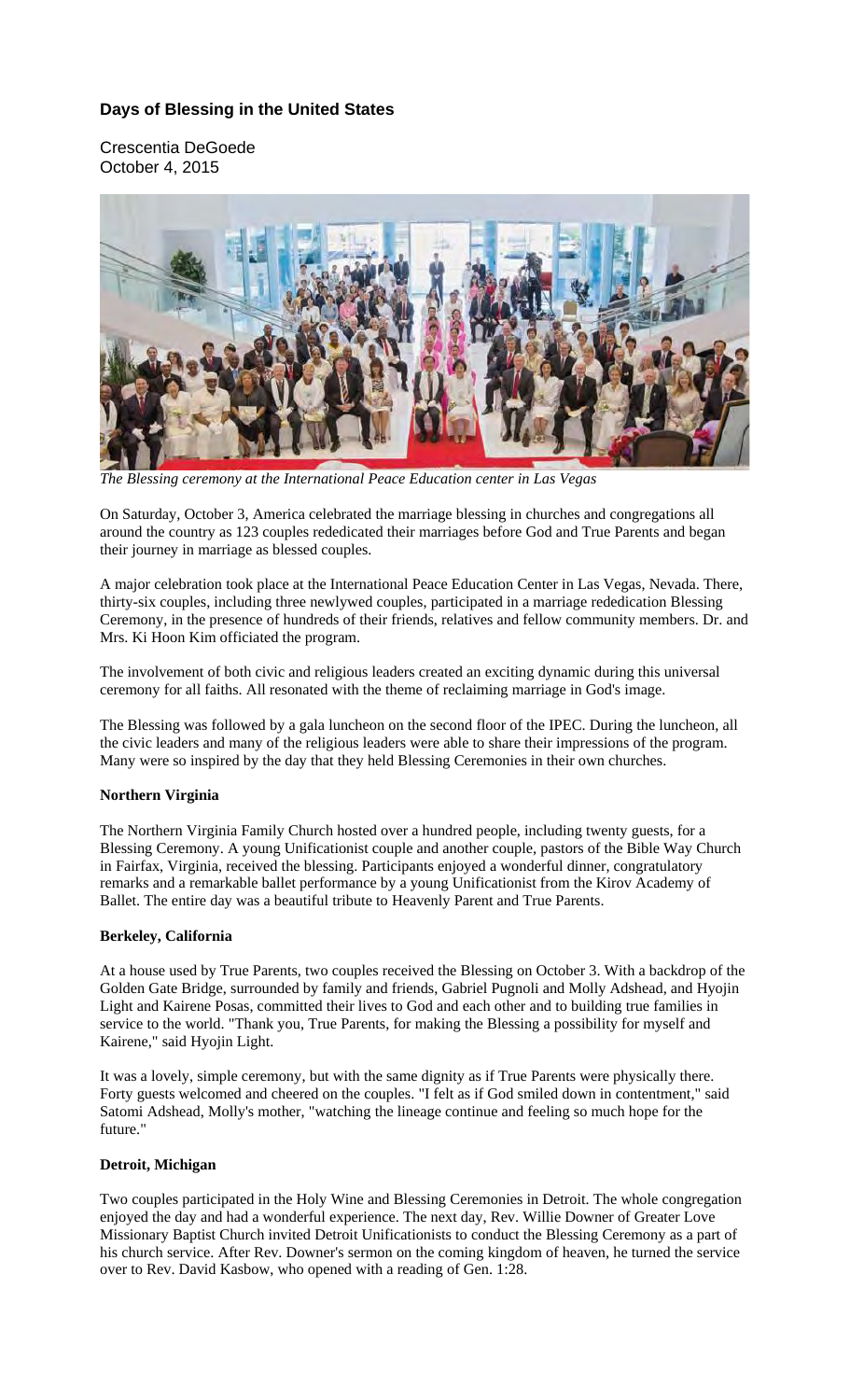After explaining God's original desire to bless Adam and Eve, he spoke about the basics of the Fall and how Rev. and Mrs. Moon had initiated the Holy Wine Ceremony with Jesus' guidance to "reverse the curse." After he demonstrated how to take the communion of Holy Wine, all the married couples drank the Holy Wine. Following the Blessing Ceremony, a Unificationist choir sang "Song of the Banquet."

## **Seattle, Washington**

On a beautiful Sunday morning, October 4, Seattle Unificationists celebrated a marriage rededication ceremony at the Day Star Baptist Church in Renton, Washington. Rev. Donald Ward Sr. gave a wonderful Divine Principle-centered sermon on the family titled "The Enemy of the Families," in which he talked about five enemies of churches and families and encouraged all married couples to be transparent with their belief in their daily family life. A simple ceremony followed in which six couples rededicated their marriage.



*Couples in Los Angeles, California* 

### **Clifton, New Jersey**

Two couples participated in a Blessing Ceremony at the Clifton Family Church in New Jersey. Dr. Michael Balcomb, President of FFWPU USA, and Mrs. Fumiko Balcomb, officiated the ceremony and gave a congratulatory message.

# **Baltimore, Maryland**

A Blessing Ceremony took place in Baltimore, Maryland, on October 4 at the Rehoboth Church of Christ Apostolic. Ten couples rededicated their marriages. The service was officiated by Rev. James and Matilda Steward, pastors of the Baltimore Family Church. FFWPU District 1 Pastor, Rev. Ernest Patton, was master of ceremonies. Rev. Keith G. Allen and Mrs. Paulette Allen had received the blessing in Las Vegas the day before and returned to lead their congregation through the Blessing Ceremony there.

### **Sioux Falls, South Dakota**

One couple in Sioux Falls, South Dakota received the Holy Marriage Blessing. Rev. Dennis and Mayuri Hoffman officiated the ceremony.

### **Chicago, Illinois**

On Sunday, October 4 at the Christian Unity Pentecostal Church, Pastor Maxine Williams hosted an event at which thirty-four people, one-third of whom were married, received the Holy Wine. Rev. Ken and Kazumi Murray officiated the ceremony, and all couples enthusiastically affirmed "yes" to the four vows and affirmations of purity and true love. Everyone exuded happiness, high spirits and gratitude toward True Parents. Pastor Williams closed the event with a prayer.

### **Gladstone, Missouri**

Kingdom of Faith and Restoration Church in Gladstone, Missouri hosted a Blessing Ceremony. Juan and Lay Choo Acosta officiated and Bill Dellinger coordinated the event. Pastor Dean P. Scott gave a powerful sermon about family. "Everyone's faces were shining after his sermon," said Rev. Acosta. And Rev. and Mrs. Acosta blessed the pastor and his wife first, then offered them flowers and asked them to